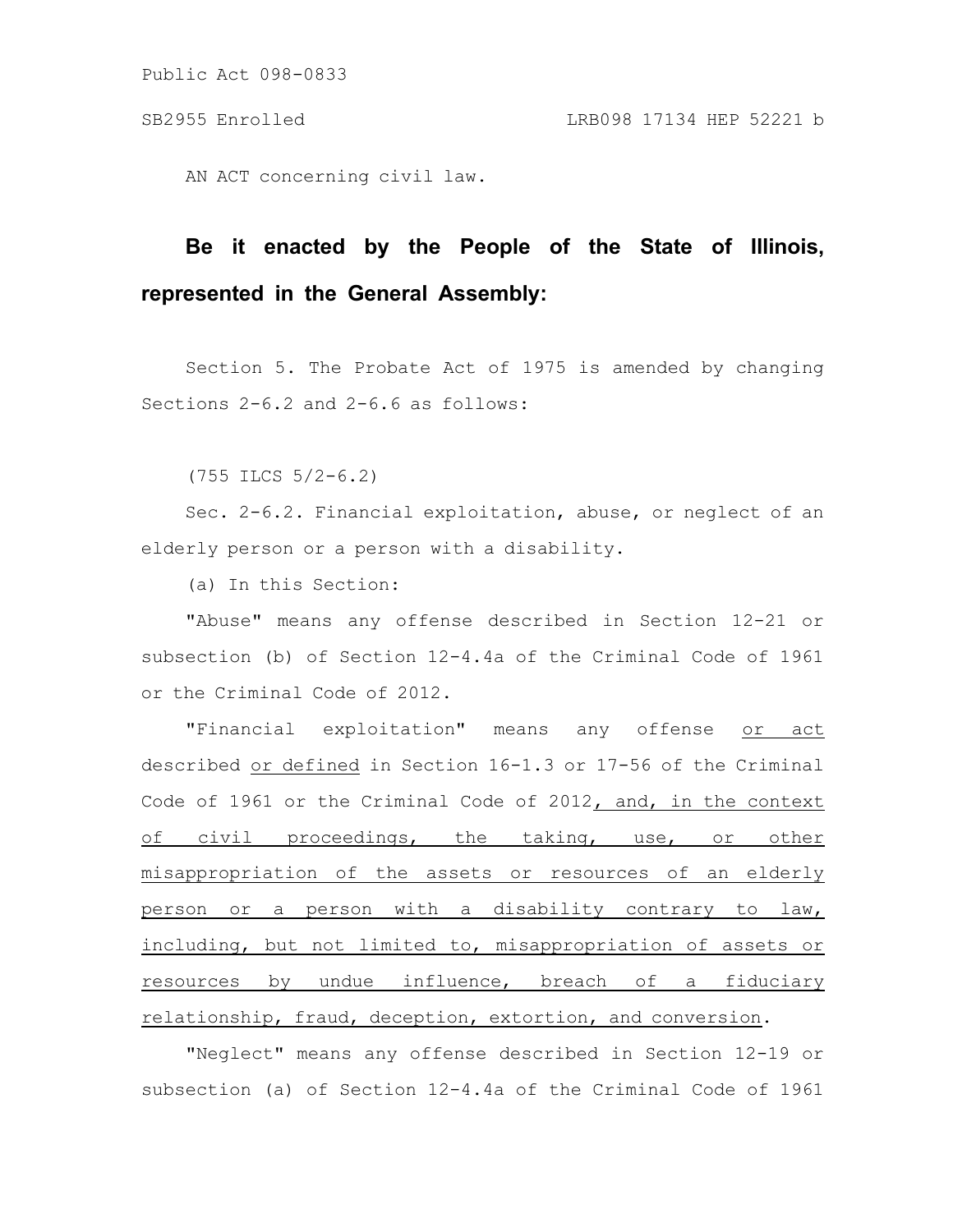or the Criminal Code of 2012.

(b) Persons convicted of financial exploitation, abuse, or neglect of an elderly person or a person with a disability or persons who have been found by a preponderance of the evidence to be civilly liable for financial exploitation shall not receive any property, benefit, or other interest by reason of the death of that elderly person or person with a disability, whether as heir, legatee, beneficiary, survivor, appointee, claimant under Section 18-1.1, or in any other capacity and whether the property, benefit, or other interest passes pursuant to any form of title registration, testamentary or nontestamentary instrument, intestacy, renunciation, or any other circumstance. Except as provided in subsection (f) of this Section, the The property, benefit, or other interest shall pass as if the person convicted of the financial exploitation, abuse, or neglect or person found civilly liable for financial exploitation died before the decedent, provided that with respect to joint tenancy property the interest possessed prior to the death by the person convicted of the financial exploitation, abuse, or neglect shall not be diminished by the application of this Section. Notwithstanding the foregoing, a person convicted of financial exploitation, abuse, or neglect of an elderly person or a person with a disability or a person who has been found by a preponderance of the evidence to be civilly liable for financial exploitation shall be entitled to receive property, a benefit, or an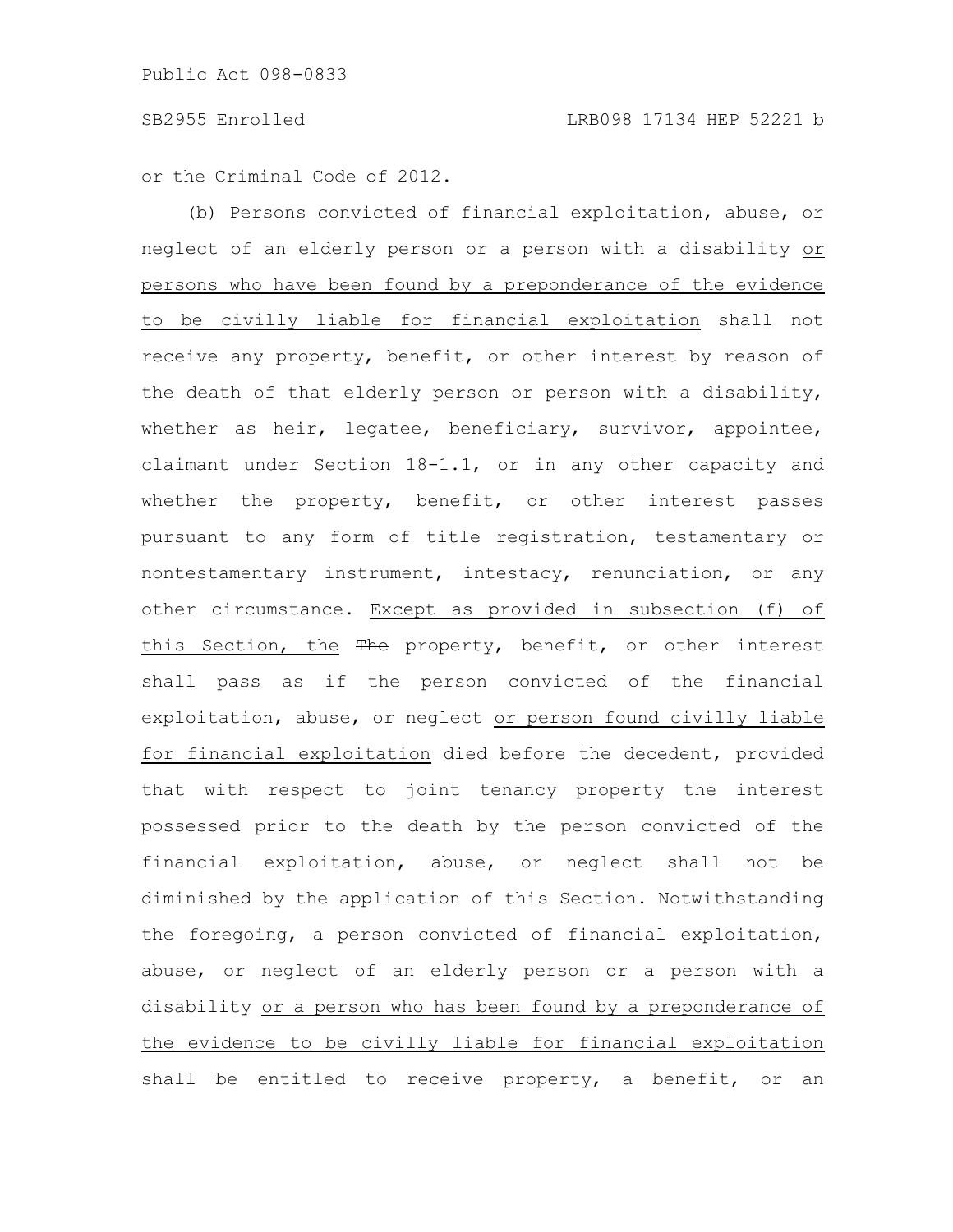## SB2955 Enrolled LRB098 17134 HEP 52221 b

interest in any capacity and under any circumstances described in this subsection (b) if it is demonstrated by clear and convincing evidence that the victim of that offense knew of the conviction or finding of civil liability and subsequent to the conviction or finding of civil liability expressed or ratified his or her intent to transfer the property, benefit, or interest to the person convicted of financial exploitation, abuse, or neglect of an elderly person or a person with a disability or the person found by a preponderance of the evidence to be civilly liable for financial exploitation in any manner contemplated by this subsection (b).

(c)(1) The holder of any property subject to the provisions of this Section shall not be liable for distributing or releasing the property to the person convicted of financial exploitation, abuse, or neglect of an elderly person or a person with a disability or the person who has been found by a preponderance of the evidence to be civilly liable for financial exploitation if the distribution or release occurs prior to the conviction or finding of civil liability.

(2) If the holder is a financial institution, trust company, trustee, or similar entity or person, the holder shall not be liable for any distribution or release of the property, benefit, or other interest to the person convicted of a violation of Section 12-19, 12-21, 16-1.3, or 17-56, or subsection (a) or (b) of Section 12-4.4a, of the Criminal Code of 1961 or the Criminal Code of 2012 or the person who has been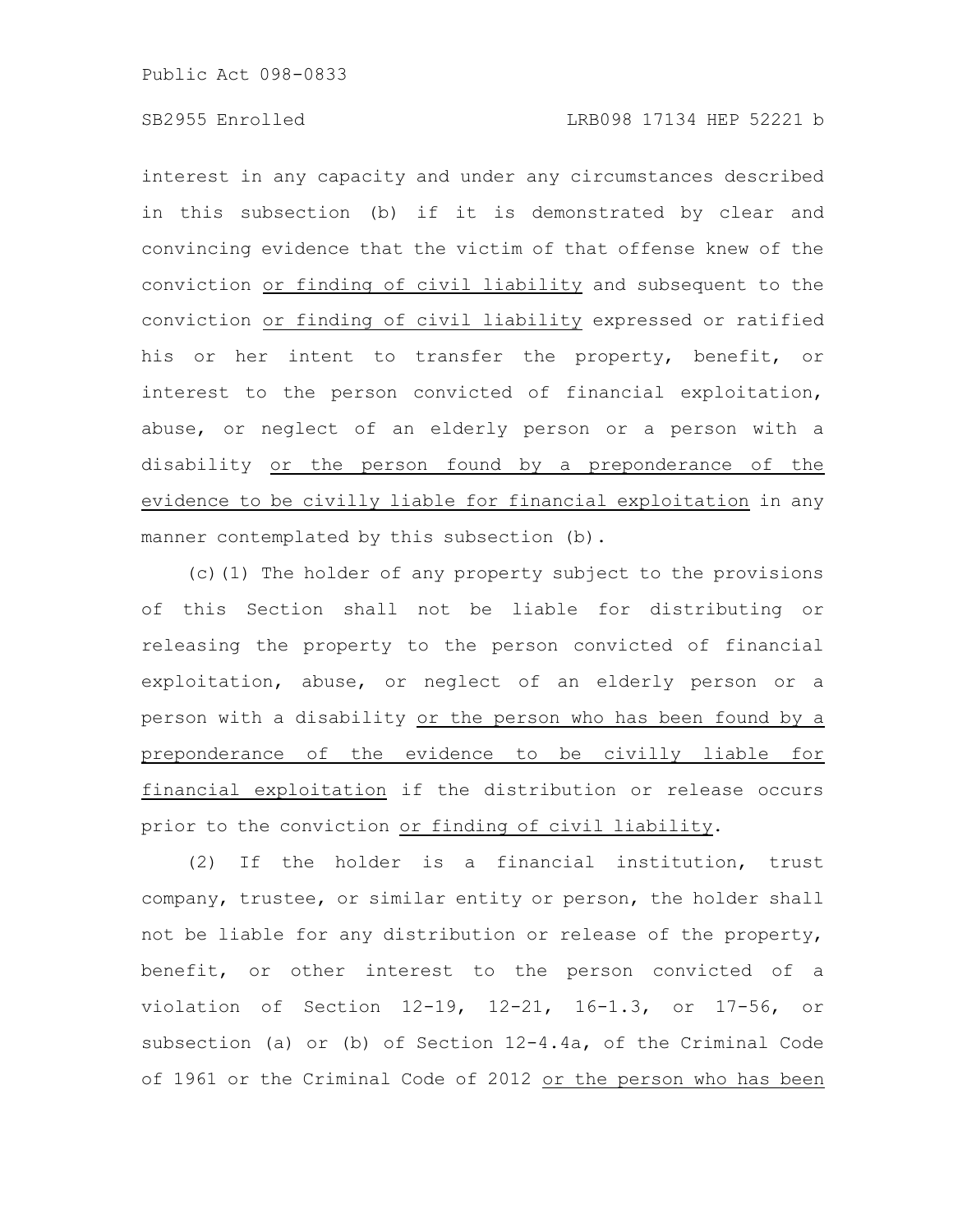found by a preponderance of the evidence to be civilly liable for financial exploitation unless the holder knowingly distributes or releases the property, benefit, or other interest to the person so convicted or found civilly liable after first having received actual written notice of the conviction in sufficient time to act upon the notice.

(d) If the holder of any property subject to the provisions of this Section knows that a potential beneficiary has been convicted of financial exploitation, abuse, or neglect of an elderly person or a person with a disability or has been found by a preponderance of the evidence to be civilly liable for financial exploitation within the scope of this Section, the holder shall fully cooperate with law enforcement authorities and judicial officers in connection with any investigation of the financial exploitation, abuse, or neglect. If the holder is a person or entity that is subject to regulation by a regulatory agency pursuant to the laws of this or any other state or pursuant to the laws of the United States, including but not limited to the business of a financial institution, corporate fiduciary, or insurance company, then such person or entity shall not be deemed to be in violation of this Section to the extent that privacy laws and regulations applicable to such person or entity prevent it from voluntarily providing law enforcement authorities or judicial officers with information.

(e) A civil action against a person for financial exploitation may be brought by an interested person, pursuant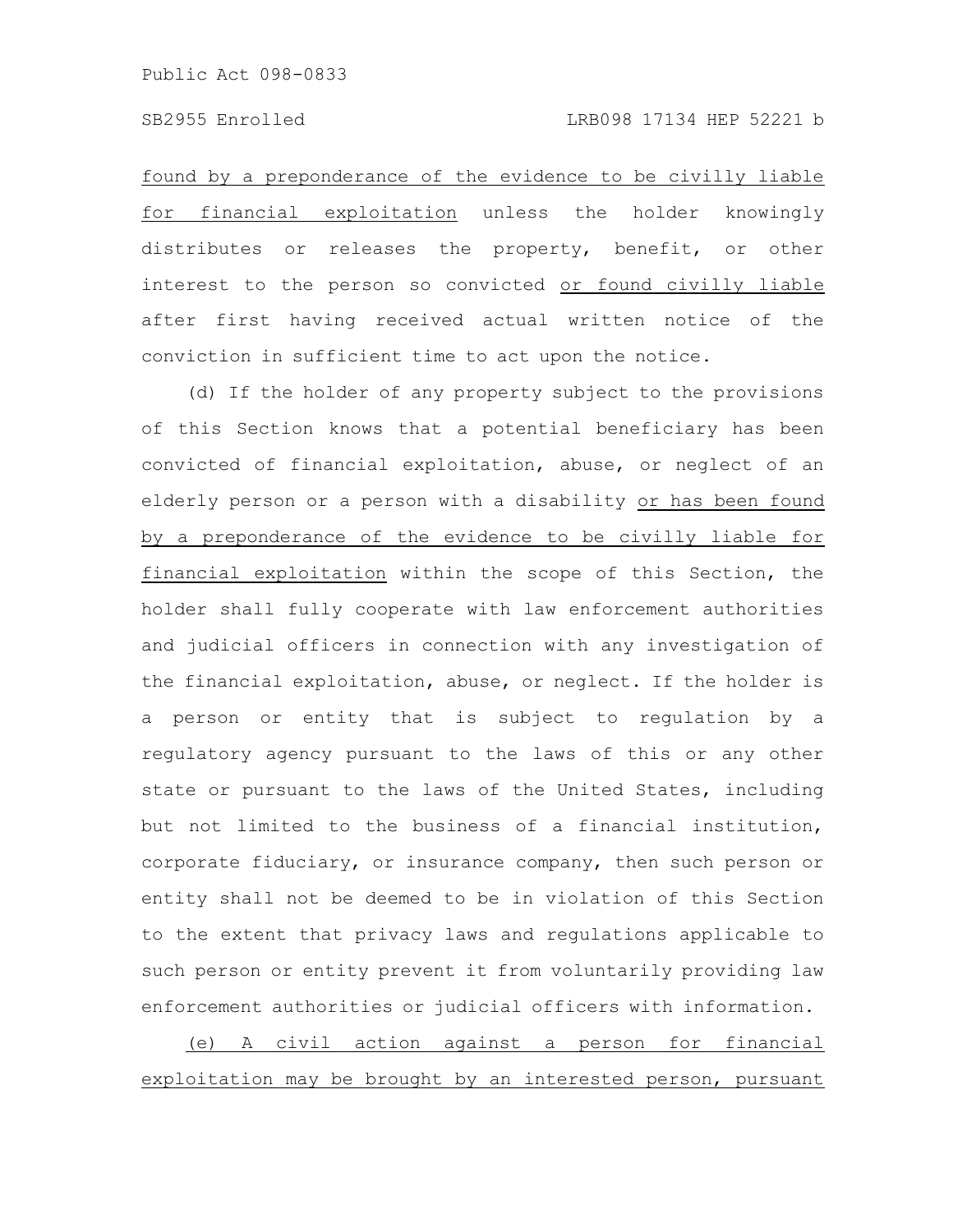to this Section, after the death of the victim or during the lifetime of the victim if the victim is adjudicated disabled. A guardian is under no duty to bring a civil action under this subsection during the ward's lifetime, but may do so if the guardian believes it is in the best interests of the ward.

(f) The court may, in its discretion, consider such facts and circumstances as it deems appropriate to allow the person found civilly liable for financial exploitation to receive a reduction in interest or benefit rather than no interest or benefit as stated under subsection (b) of this Section. (Source: P.A. 96-1551, Article 1, Section 995, eff. 7-1-11; 96-1551, Article 10, Section 10-155, eff. 7-1-11; 97-1109, eff. 1-1-13; 97-1150, eff. 1-25-13.)

(755 ILCS 5/2-6.6)

Sec. 2-6.6. Person convicted of or found civilly liable for certain offenses against the elderly or a person with a disability disabled.

(a) A person who is convicted of a violation of Section 12-19, 12-21, 16-1.3, or 17-56, or subsection (a) or (b) of Section 12-4.4a, of the Criminal Code of 1961 or the Criminal Code of 2012 or a person who has been found by a preponderance of the evidence to be civilly liable for financial exploitation, as defined in subsection (a) of Section 2-6.2 of this Act, may not receive any property, benefit, or other interest by reason of the death of the victim of that offense,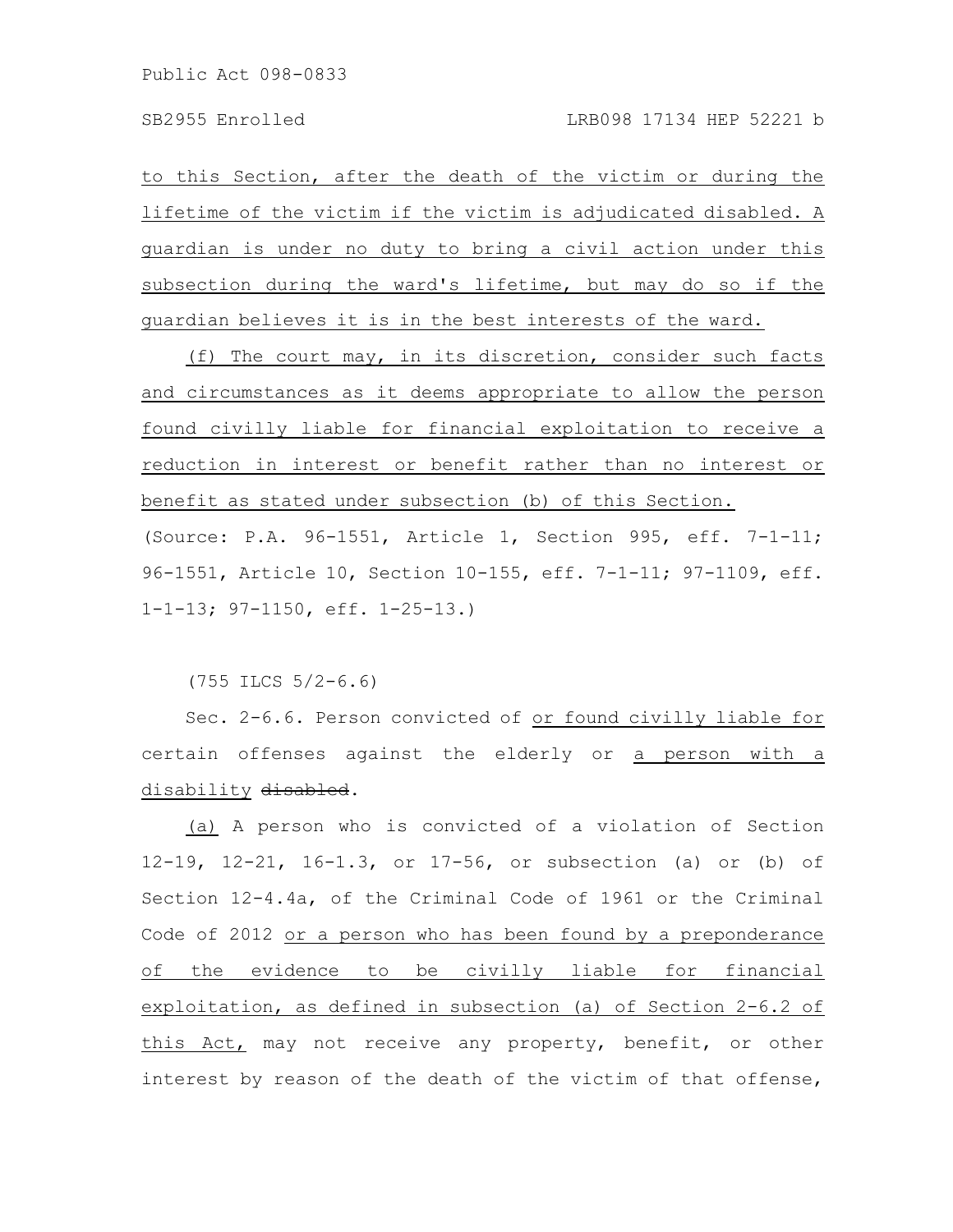whether as heir, legatee, beneficiary, joint tenant, tenant by the entirety, survivor, appointee, or in any other capacity and whether the property, benefit, or other interest passes pursuant to any form of title registration, testamentary or nontestamentary instrument, intestacy, renunciation, or any other circumstance. Except as provided in subsection (f) of this Section, the The property, benefit, or other interest shall pass as if the person convicted of a violation of Section 12-19, 12-21, 16-1.3, or 17-56, or subsection (a) or (b) of Section 12-4.4a, of the Criminal Code of 1961 or the Criminal Code of 2012 or the person found by a preponderance of the evidence to be civilly liable for financial exploitation, as defined in subsection (a) of Section 2-6.2 of this Act, died before the decedent; provided that with respect to joint tenancy property or property held in tenancy by the entirety, the interest possessed prior to the death by the person convicted or found civilly liable may not be diminished by the application of this Section. Notwithstanding the foregoing, a person convicted of a violation of Section 12-19, 12-21, 16-1.3, or 17-56, or subsection (a) or (b) of Section 12-4.4a, of the Criminal Code of 1961 or the Criminal Code of 2012 or a person who has been found by a preponderance of the evidence to be civilly liable for financial exploitation, as defined in subsection (a) of Section 2-6.2 of this Act, shall be entitled to receive property, a benefit, or an interest in any capacity and under any circumstances described in this Section if it is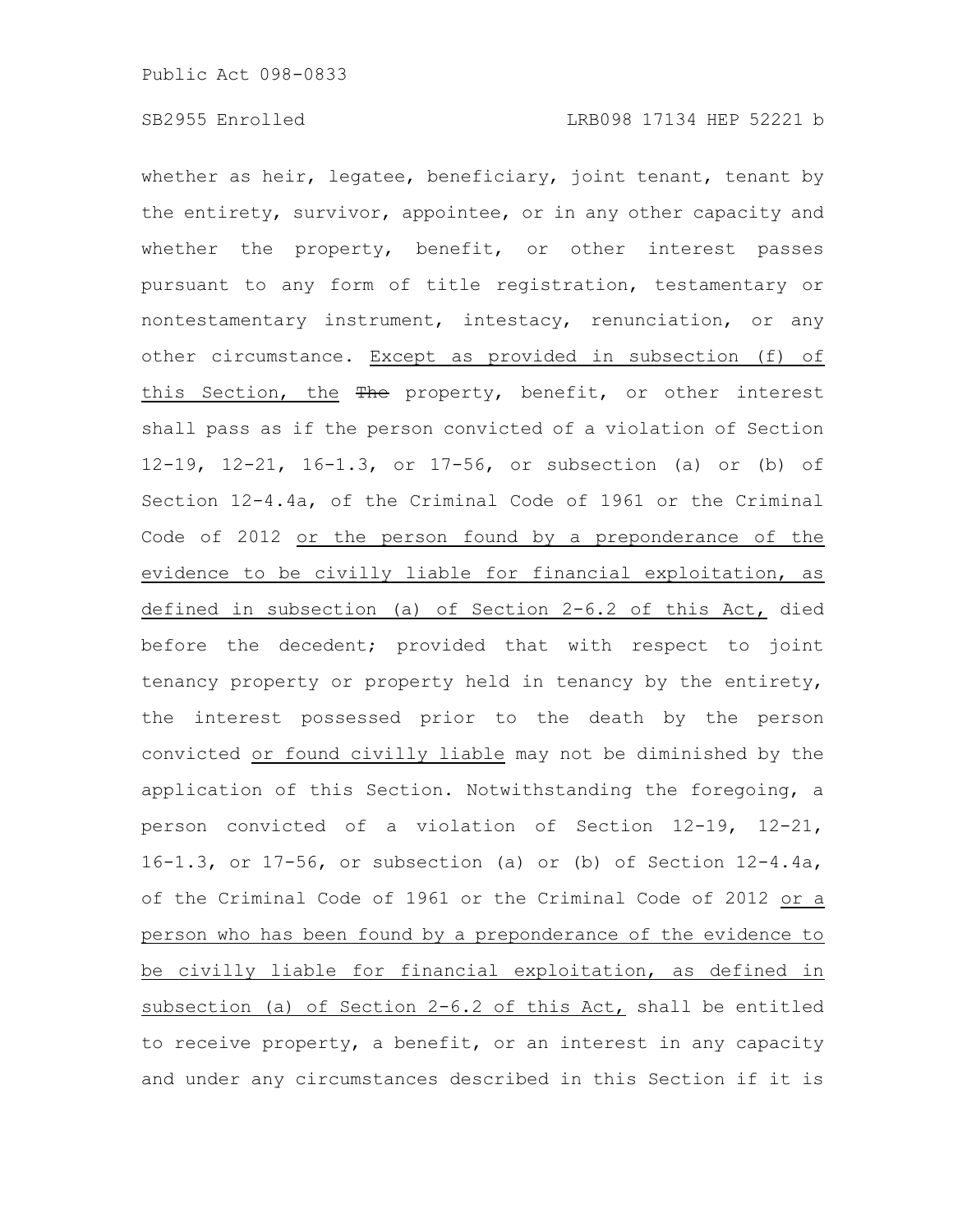demonstrated by clear and convincing evidence that the victim of that offense knew of the conviction or finding of civil liability and subsequent to the conviction or finding of civil liability expressed or ratified his or her intent to transfer the property, benefit, or interest to the person convicted of a violation of Section 12-19, 12-21, 16-1.3, or 17-56, or subsection (a) or (b) of Section 12-4.4a, of the Criminal Code of 1961 or the Criminal Code of 2012 or the person found by a preponderance of the evidence to be civilly liable for financial exploitation, as defined in subsection (a) of Section 2-6.2 of this Act, in any manner contemplated by this Section.

(b) The holder of any property subject to the provisions of this Section is not liable for distributing or releasing the property to the person convicted of violating Section 12-19, 12-21, 16-1.3, or 17-56, or subsection (a) or (b) of Section 12-4.4a, of the Criminal Code of 1961 or the Criminal Code of 2012 or to the person found by a preponderance of the evidence to be civilly liable for financial exploitation as defined in subsection (a) of Section 2-6.2 of this Act.

(c) If the holder is a financial institution, trust company, trustee, or similar entity or person, the holder shall not be liable for any distribution or release of the property, benefit, or other interest to the person convicted of a violation of Section 12-19, 12-21, 16-1.3, or 17-56, or subsection (a) or (b) of Section 12-4.4a, of the Criminal Code of 1961 or the Criminal Code of 2012 or person found by a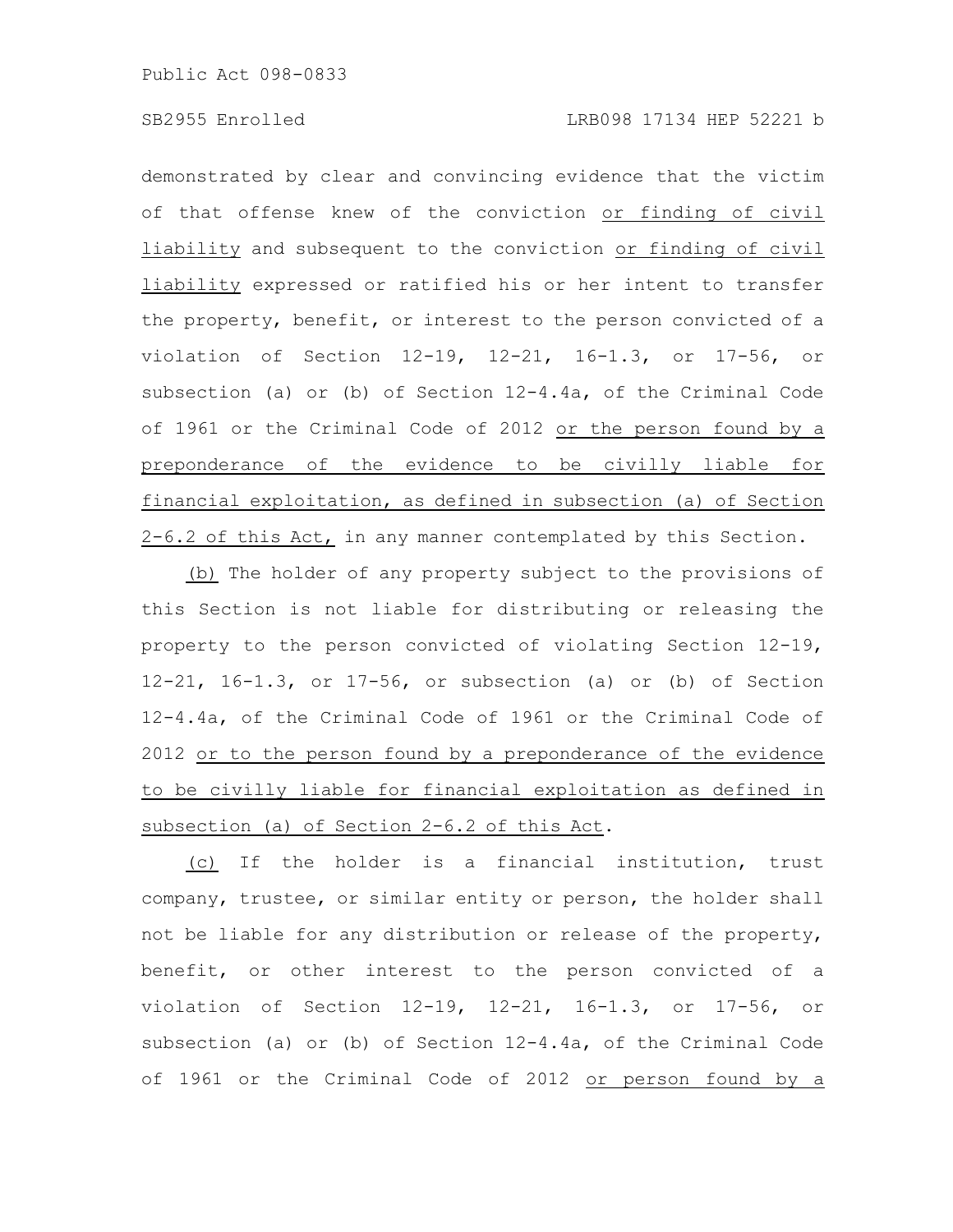preponderance of the evidence to be civilly liable for financial exploitation, as defined in subsection (a) of Section 2-6.2 of this Act, unless the holder knowingly distributes or releases the property, benefit, or other interest to the person so convicted or found civilly liable after first having received actual written notice of the conviction or finding of civil liability in sufficient time to act upon the notice.

(d) The Department of State Police shall have access to State of Illinois databases containing information that may help in the identification or location of persons convicted of or found civilly liable for the offenses enumerated in this Section. Interagency agreements shall be implemented, consistent with security and procedures established by the State agency and consistent with the laws governing the confidentiality of the information in the databases. Information shall be used only for administration of this Section.

(e) A civil action against a person for financial exploitation, as defined in subsection (a) of Section 2-6.2 of this Act, may be brought by an interested person, pursuant to this Section, after the death of the victim or during the lifetime of the victim if the victim is adjudicated disabled. A guardian is under no duty to bring a civil action under this subsection during the ward's lifetime, but may do so if the guardian believes it is in the best interests of the ward.

(f) The court may, in its discretion, consider such facts